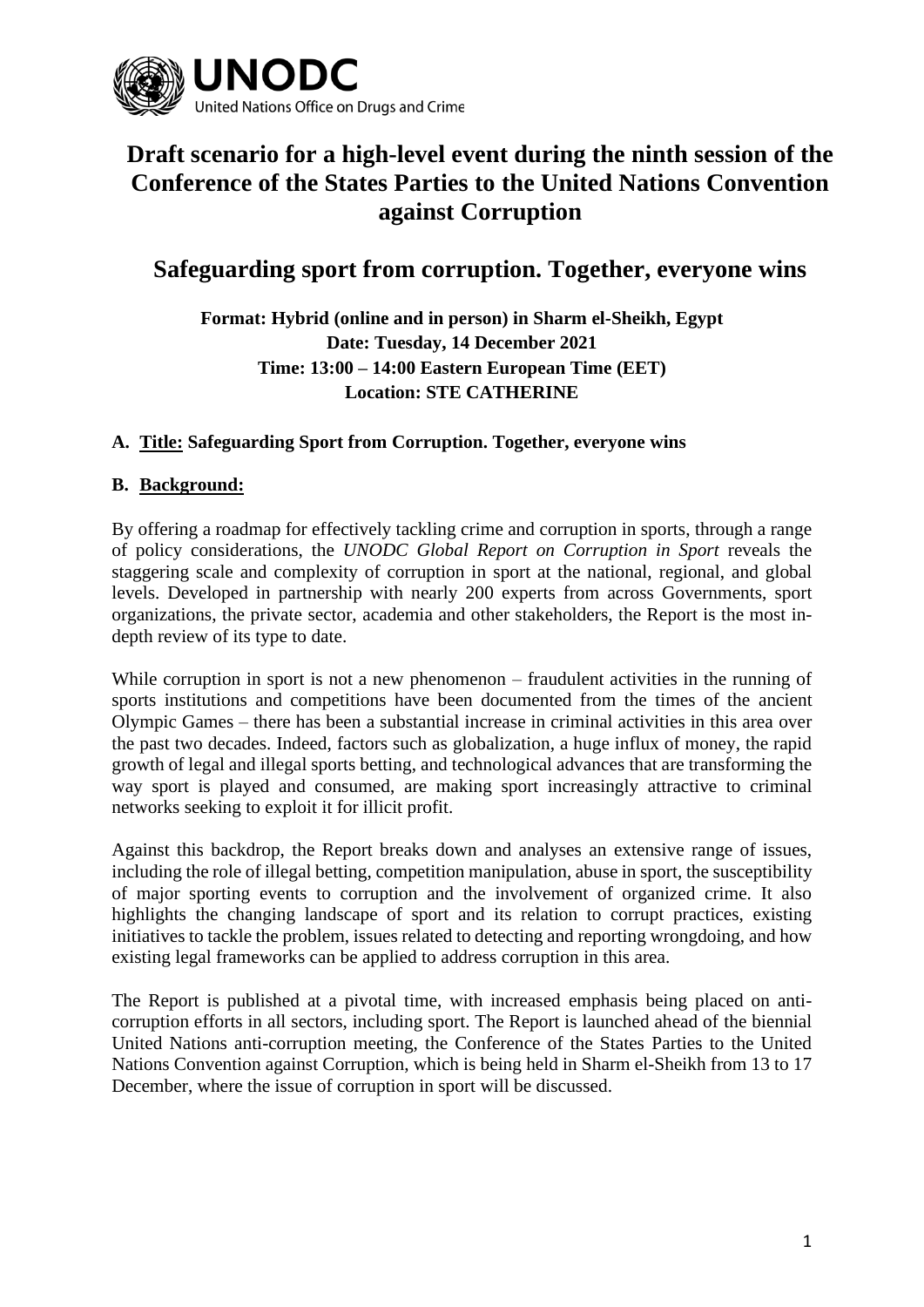

### **C. Objectives:**

The objectives of the high-level event are to:

- Raise awareness of the *UNODC Global Report on Corruption in Sport*
- Discuss how to effectively tackle corruption in sport, including by fulfilling the commitments made at the international level and by addressing the policy considerations included in the Report

#### **D. Proposed speakers:**

#### **Moderator**:

• Ronan O'Laoire, Responsible for the UNODC Programme on Safeguarding Sport from Corruption and Crime, Corruption and Economic Crime Branch, UNODC (in-person, confirmed))

#### **Speakers**:

- John Brandolino, Director, Division for Treaty Affairs, UNODC (in-person, confirmed)
- H.E. Andrey Avetisyan, Ambassador for International Anti-Corruption Cooperation, Russian Federation (online participation, confirmed)
- Gry Haugsbakken, Secretary of State in the Ministry of Culture, Norway (online participation, confirmed)
- H.E. Alessandro Cortese, Ambassador, Permanent Representative, Permanent Mission of Italy to the International Organizations in Vienna (in-person participation, confirmed)
- David Sharpe, Chief Executive Officer, Sport Integrity Australia (online participation, confirmed)
- Eric Bisschop, Deputy Federal Prosecutor, Belgium (online participation, confirmed)
- Ilana De Wild, Director, Organized & Emerging Crime, INTERPOL (in-person, confirmed)
- Thomas Bach, President, International Olympic Committee (pre-recorded video message, confirmed)
- Gianni Infantino, President, Fédération Internationale de Football Association (FIFA) (prerecorded video message, confirmed)

#### **E. Proposed format and duration:**

The event will consist of oral statements (PowerPoint presentations will not be possible). Each speaker will be given **six minutes** to make their statement. The moderator will pose a question to each speaker who will then respond.

The language of the event will be English.

| Total session time available                                | 60 minutes |
|-------------------------------------------------------------|------------|
| Welcome video and introduction by the moderator             | 5 minutes  |
| Statements by speakers (6 minutes each/8 speakers)          | 48 minutes |
| Closing of the session by the moderator (and overflow time) | 7 minutes  |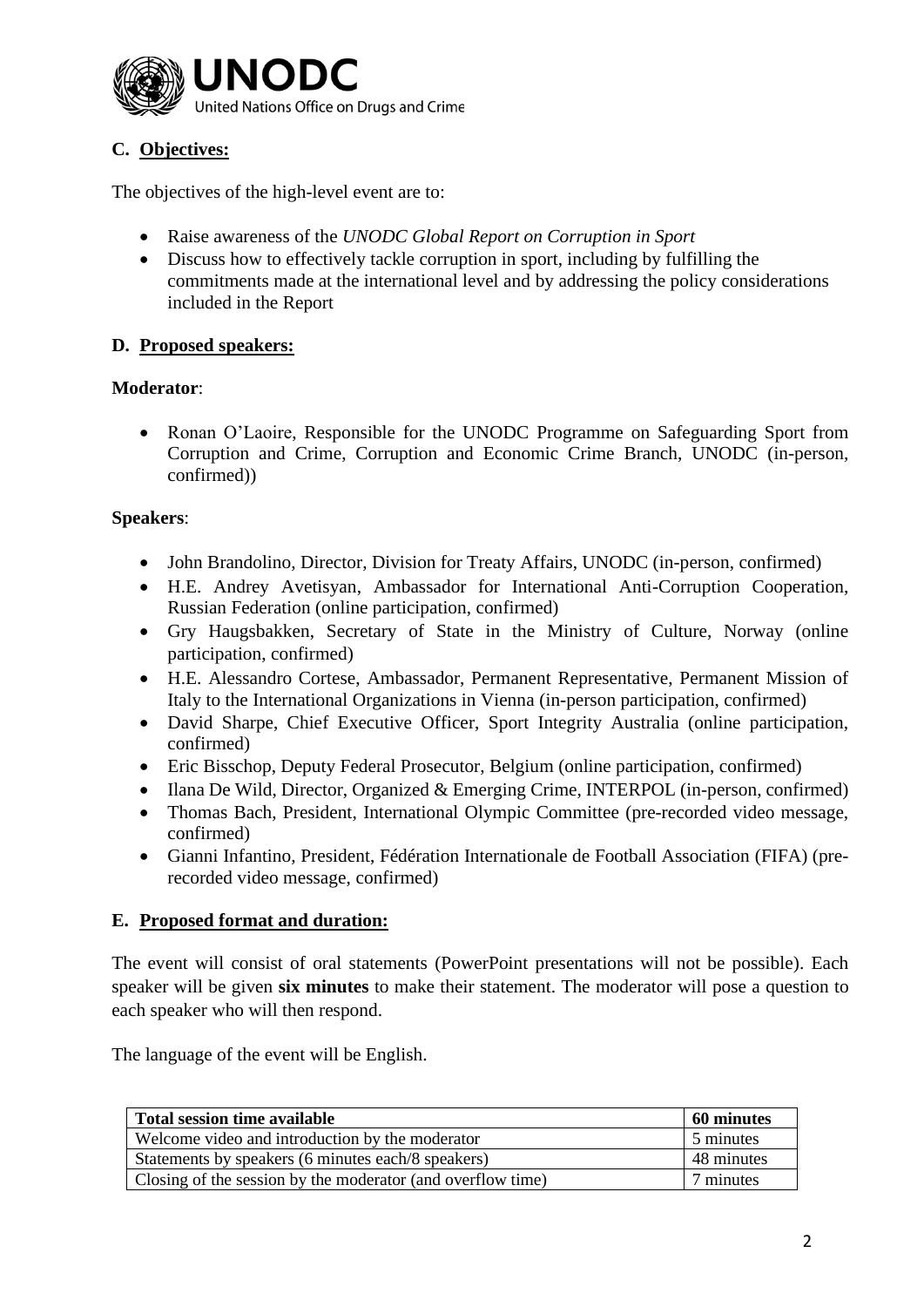

### **F. Detailed scenario of the session:**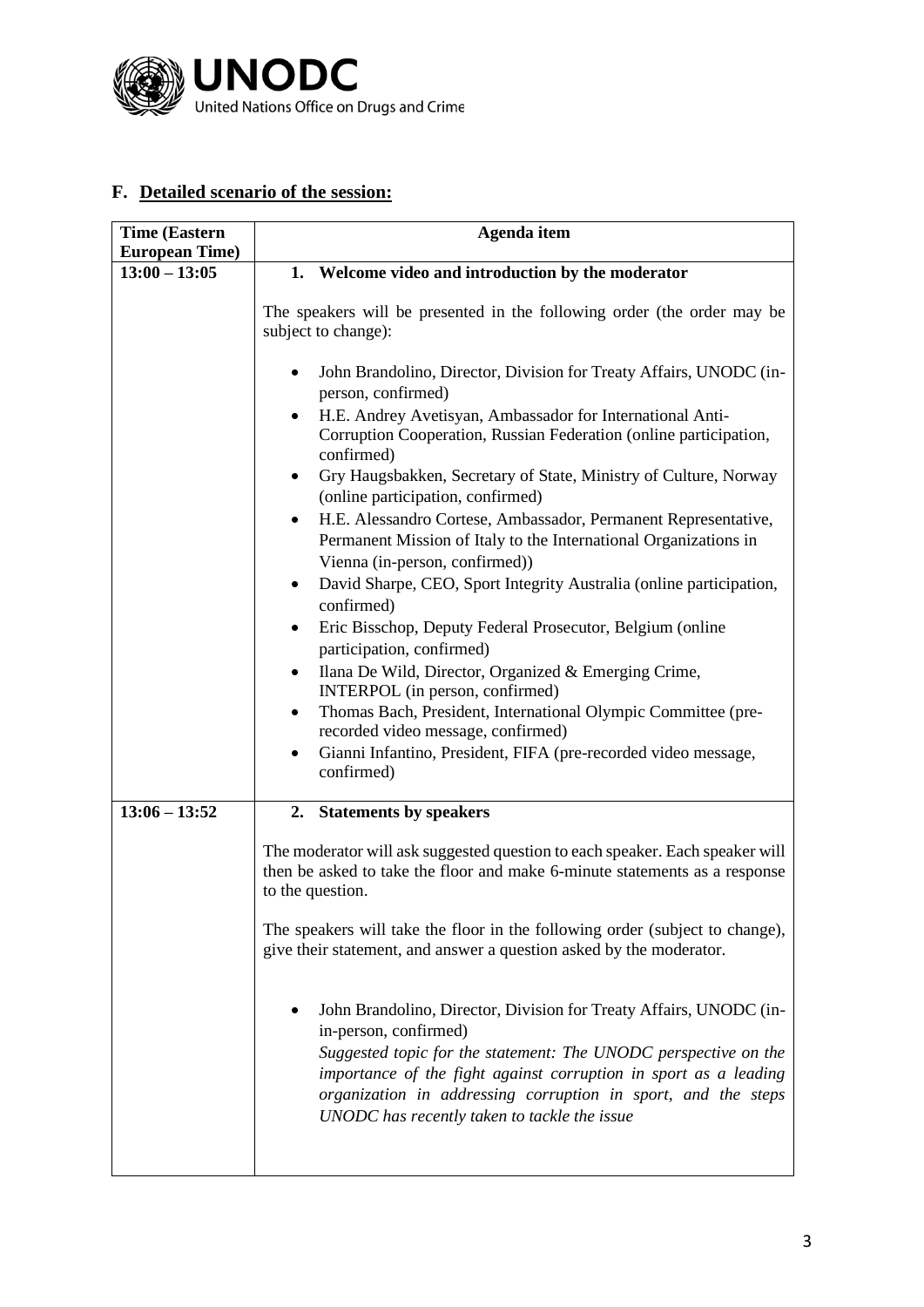

United Nations Office on Drugs and Crime

- H.E. Andrey Avetisyan, Ambassador for International Anti-Corruption Cooperation, Russian Federation (online participation, confirmed) *Suggested question: For many years the Russian Federation is successfully taking efforts to prevent corruption in sport. Based on your experience, could you please shed some light on the measures that your Government is currently taking to tackle corruption in sport and share some of the good practices, including how anti-corruption policies are aligned with the principles of the United Nations Convention Against Corruption?*
- Gry Haugsbakken, Secretary of State, Ministry of Culture, Norway (online participation, confirmed) *Suggested question: Norway has been continuously striving for the effective implementation of the UN Convention against Corruption. Could you please highlight some of the measures and developments from Norway which are aimed at combatting corruption in sport?*
- H.E. Alessandro Cortese, Ambassador, Permanent Representative, Permanent Mission of Italy to the International Organizations in Vienna (in person, confirmed) *Suggested question: Under the Italian presidency the G20 leaders adopted the leaders' declaration including G20 High-Level Principles on Tackling Corruption in Sport. Could you share with us some of the efforts from Italy based on these principles and how these*

*principles contribute to the fight against corruption in sport?*

- David Sharpe, CEO, Sport Integrity Australia online participation, confirmed) *Suggested question: Australia is one of the frontrunners in combatting corruption in sport. Recently your organization completed one year to its establishment, could you please take us through the background behind the decision to establish Sport Integrity Australia and share some of the successes and challenges faced by the organization while tackling corruption in sport?*
- Eric Bisschop, Deputy Federal Prosecutor, Belgium (online participation, confirmed) *Suggested question: Belgium is a key player in the fight against corruption in sport, drawing upon your experience, could you please give an overview of the measures your Government is currently implementing to tackle corruption in sport and share with us some of the good practices when it comes to tackling corruption in sport?*

• Ilana De Wild, Director, Organized & Emerging Crime, INTERPOL (in person, confirmed) *Suggested question: Law enforcement authorities play a significant role in preventing, investigating, and sanctioning those involved in corruption. From INTERPOL's side, could you please highlight the importance of coordination between law enforcement authorities and sport organizations to tackle corruption in sport?*